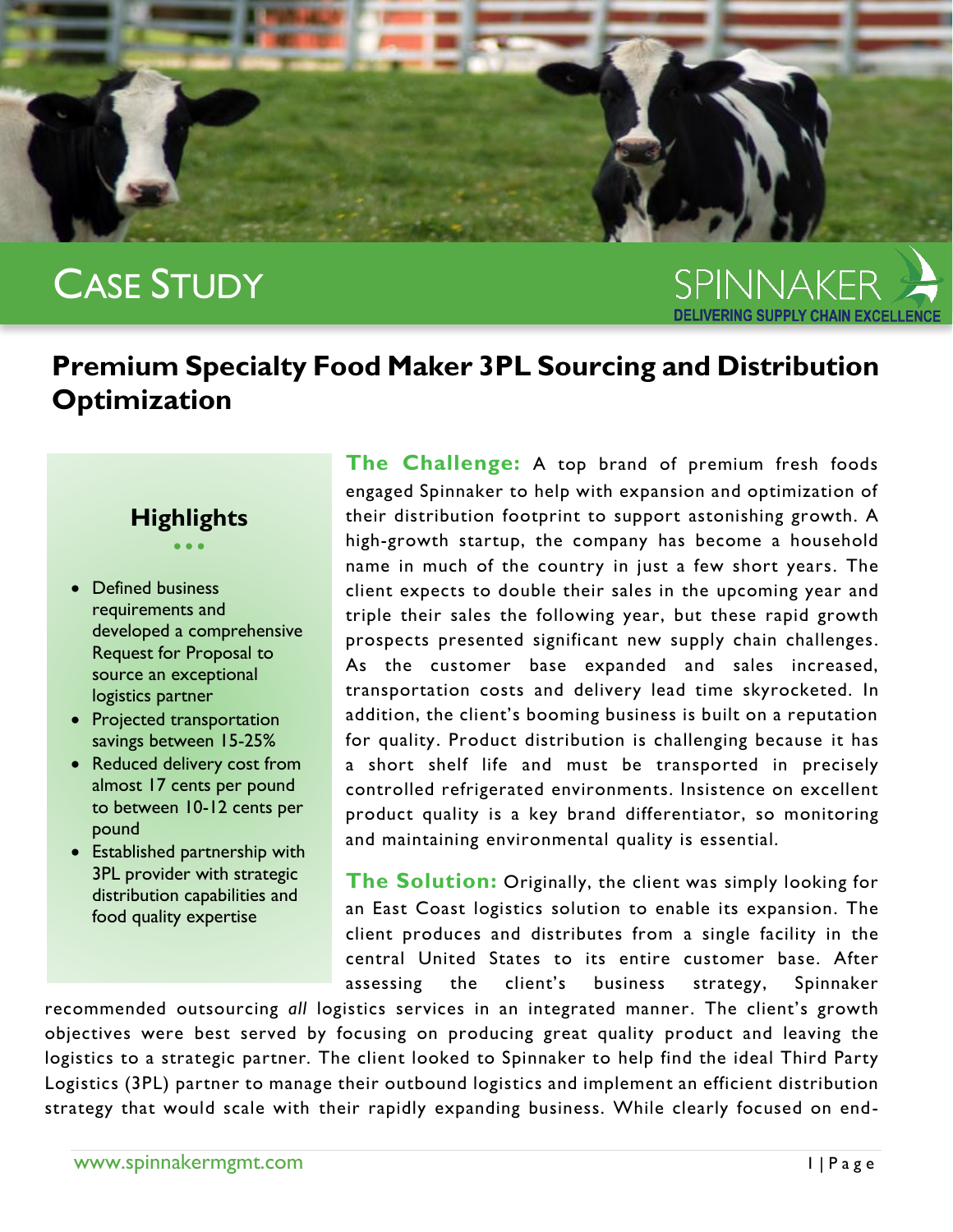to-end environmental quality for their premium product, the client also wanted to understand the economic contrast between their current practices and best-in-class logistics performance.

To address these objectives, Spinnaker analyzed the client's existing network, customer, and product requirements and developed projections of future logistics operating levels. Food safety and quality were codified and related controls and information requirements were defined. With these requirements in mind, the team developed a comprehensive operating profile that detailed the client's distribution, product quality, and service requirements for a carefully planned sourcing process.

Based on such key requirements, Spinnaker identified several potential providers that received and responded to an initial Request for Information (RFI). These providers were then pared down to a few candidates that received a detailed Request for Proposal (RFP). Spinnaker worked closely with these candidates to provide RFP clarifications and to coach them on the desired responses, with the intent of giving all potential providers as much information and insight as possible so that they could respond effectively and accurately. Spinnaker also generated additional data and visualizations such as customer maps with location densities and volumes to provide useful context and to indicate the expected quality and completeness of competitive responses.

To be able to usefully evaluate RFP responses, Spinnaker developed current baseline and projected future distribution models, representing lanes, volume, and freight costs, using realworld client data and forecasts. The purpose of building these models was to provide a "smell test" against which the RFP respondents could be compared for realistic scenarios, optimization strategies, and economic competitiveness.

RFP responses from the 3PL candidates were reviewed in detail and the "top three" were shortlisted. These select providers presented their proposals in person to the client so the depth of their understanding, their cultural fit, and their commitment to quality could be judged. All demonstrated relevant capabilities and potential cost savings; total savings estimated were in the range of 15% to 25% compared to current spend levels.

**The Results:** From the three providers presenting their capabilities to the client, an exceptional 3PL partner was identified that can support the client's aggressive expansion while reducing logistics costs by 25%. Beyond cost savings, the service provider is a great cultural fit; both parties truly live and breathe quality and food safety. The 3PL's entire network operates at or above the environmental control levels needed by the client, and monitoring capabilities are world class; all facilities are Safe Quality Food Certified.

In addition to advanced technology to monitor product quality throughout distribution, and tools to manage and optimize logistics costs, the client's new partner also dealt in food products that are key ingredients of the client's products. A possible future competitive advantage in complementary sourcing and logistics was evident.